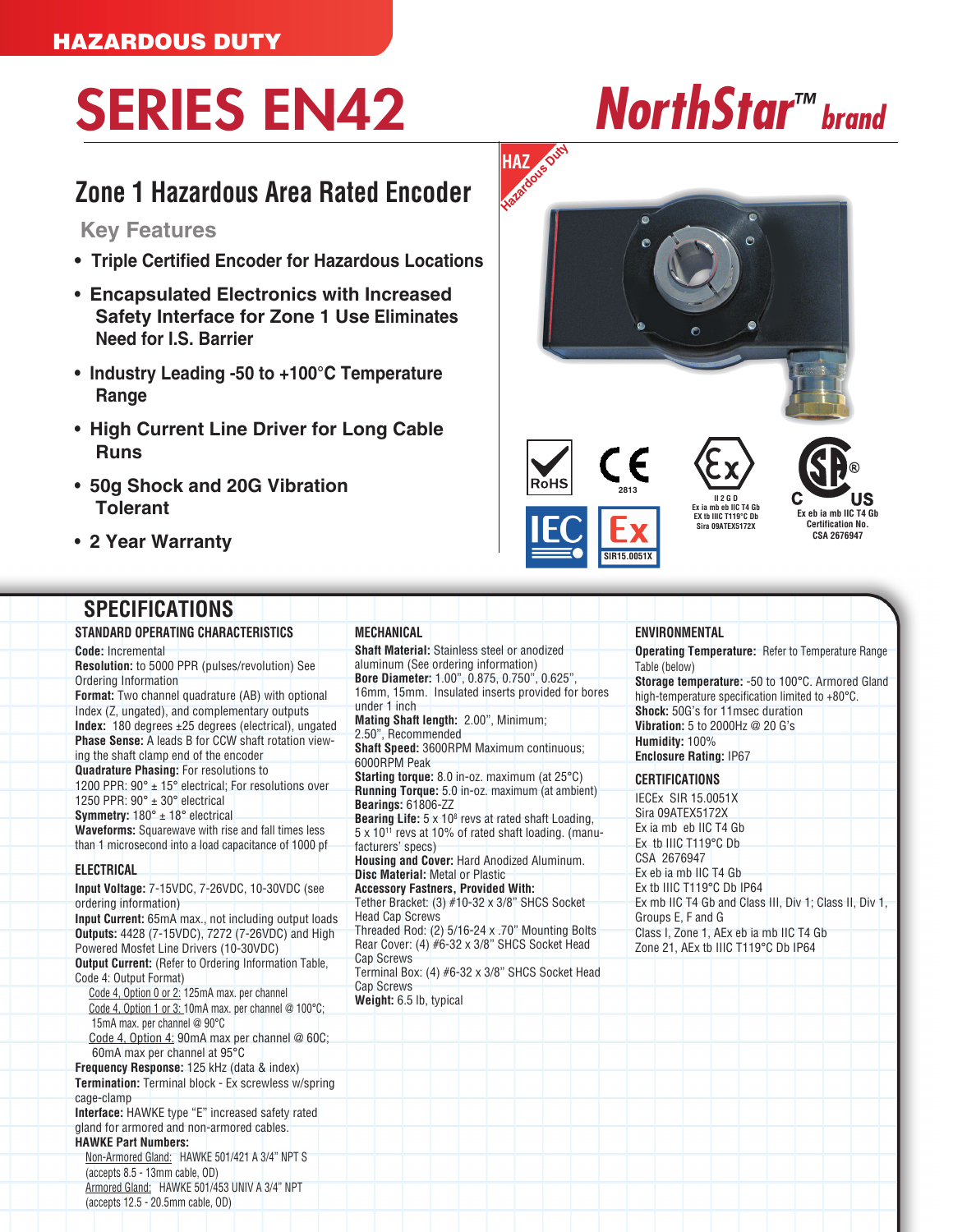# $NorthStar<sup>™</sup>$  *brand* SERIES EN42

### **Ordering Information**

To order, complete the model number with code numbers from the table below:

| Code 1: Model                                                                       | Code 2: PPR                                                                                                                          | Code 3: Bore Size                                                                                                                                                              | Code 4: Output Format                                                                                                                                                                                                                                                                | Code 5: Termination                                                                                                                                            | Code 6: Tether                                                         | Code 7: Cover                                       |  |
|-------------------------------------------------------------------------------------|--------------------------------------------------------------------------------------------------------------------------------------|--------------------------------------------------------------------------------------------------------------------------------------------------------------------------------|--------------------------------------------------------------------------------------------------------------------------------------------------------------------------------------------------------------------------------------------------------------------------------------|----------------------------------------------------------------------------------------------------------------------------------------------------------------|------------------------------------------------------------------------|-----------------------------------------------------|--|
| <b>EN42</b>                                                                         |                                                                                                                                      |                                                                                                                                                                                |                                                                                                                                                                                                                                                                                      |                                                                                                                                                                |                                                                        |                                                     |  |
| Ordering Information                                                                |                                                                                                                                      |                                                                                                                                                                                |                                                                                                                                                                                                                                                                                      |                                                                                                                                                                |                                                                        |                                                     |  |
| <b>EN42</b><br><b>Triple Certified</b><br>ATEX Zone 1<br><b>Hollowshaft Encoder</b> | 0015<br>1000<br>0032<br>1024<br>0100<br>1200<br>0200<br>2000<br>0240<br>2048<br>0250<br>2500<br>0500<br>4000<br>0512<br>5000<br>0600 | <b>Stainless</b><br> Steel Hub<br>$8 \frac{5}{8}$<br>$9.15$ mm<br><b>A</b> 16mm<br>$D \frac{3}{4}$<br>F 7/8"<br>H 1" Non-Isolated<br>Anodized<br>Aluminum Hub<br>R 1" Isolated | Differential AB, 7-15V in,<br>10<br>7-15V out*<br>Differential AB, 7-26V in,<br>5V out*<br>Differential ABZ, 7-15V in.<br>7-15V out*<br>Differential ABZ, 7-26V in,<br>5V out*<br>Differential ABZ.10-30V in.<br>14<br>10-30V out*<br>* See Electrical Specifications<br>for Details | <b>0</b> No Gland<br>1 Ex Gland for<br>non-armored<br>cables<br>$(8.5 - 13.5$ mm OD)<br>2 Ex Gland for<br>armored cables<br>$(12.5 - 20.5$ mm OD)<br>See +Note | <b>0</b> Slotted Tether<br><b>1</b> Heavy Duty<br>Swivel Rod<br>Tether | <b>O</b> Covers, Stan-<br>dard Flat and<br>Extended |  |

**† Note:** Armored Gland high-temperature specification limited to +80°C.

## **TEMPERATURE RANGE**

| Code 4<br><b>Option</b> | <b>Output</b><br><b>Current</b> | <b>Group II Ambient</b><br><b>Temperature Range</b> | <b>Group III Ambient</b><br><b>Temperature Range</b> |  |
|-------------------------|---------------------------------|-----------------------------------------------------|------------------------------------------------------|--|
| $0$ or $2$              | 125mA max per channel           | Ta = -50 $^{\circ}$ C to +100 $^{\circ}$ C          | Ta = $-25^{\circ}$ C to $+100^{\circ}$ C             |  |
| $1$ or $3$              | 10mA max per channel            | Ta = $-50^{\circ}$ C to $+100^{\circ}$ C            | $\sqrt{7a}$ = -25°C to +100°C                        |  |
| $1$ or $3$              | 15mA max per channel            | Ta = -50 $^{\circ}$ C to +90 $^{\circ}$ C           | l Ta = -25°C to +90°C                                |  |
| $\overline{4}$          | 90mA max per channel            | Ta = $-50^{\circ}$ C to $+60^{\circ}$ C             | l Ta = -25°C to +60°C                                |  |
| $\overline{4}$          | 60mA max per channel            | Ta = $-50^{\circ}$ C to $+95^{\circ}$ C             | l Ta = -25°C to +95°C                                |  |

### **ELECTRICAL CONNECTIONS**

| <b>Encoder</b><br><b>Function</b> | <b>Terminal Box</b><br><b>Connection</b> |
|-----------------------------------|------------------------------------------|
| Sig. A                            |                                          |
| Sig. A                            | $\overline{2}$                           |
| Sig. B                            | 3                                        |
| Sig. B                            | 4                                        |
| Sig. Z                            | 5                                        |
| Sig. Z                            | 6                                        |
| Power+V                           | 7                                        |
| Com                               | 8                                        |